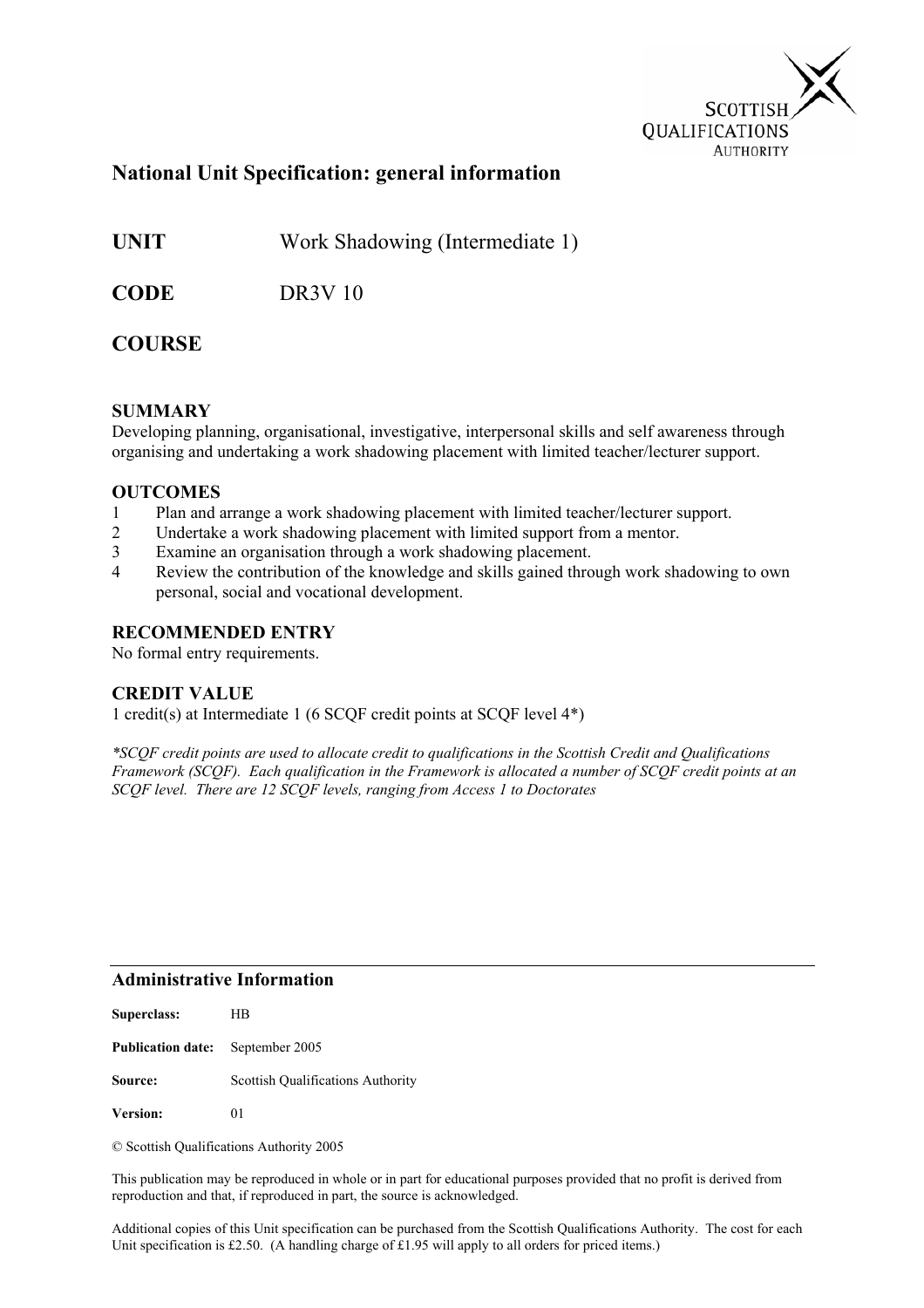# **National Unit Specification: general information (cont)**

**UNIT** Work Shadowing (Intermediate 1)

### **CORE SKILLS**

Achievement of this Unit gives automatic certification of the following:

Complete Core Skill Problem Solving at Intermediate 1 (SCQF level 4)

Core Skill component(s) None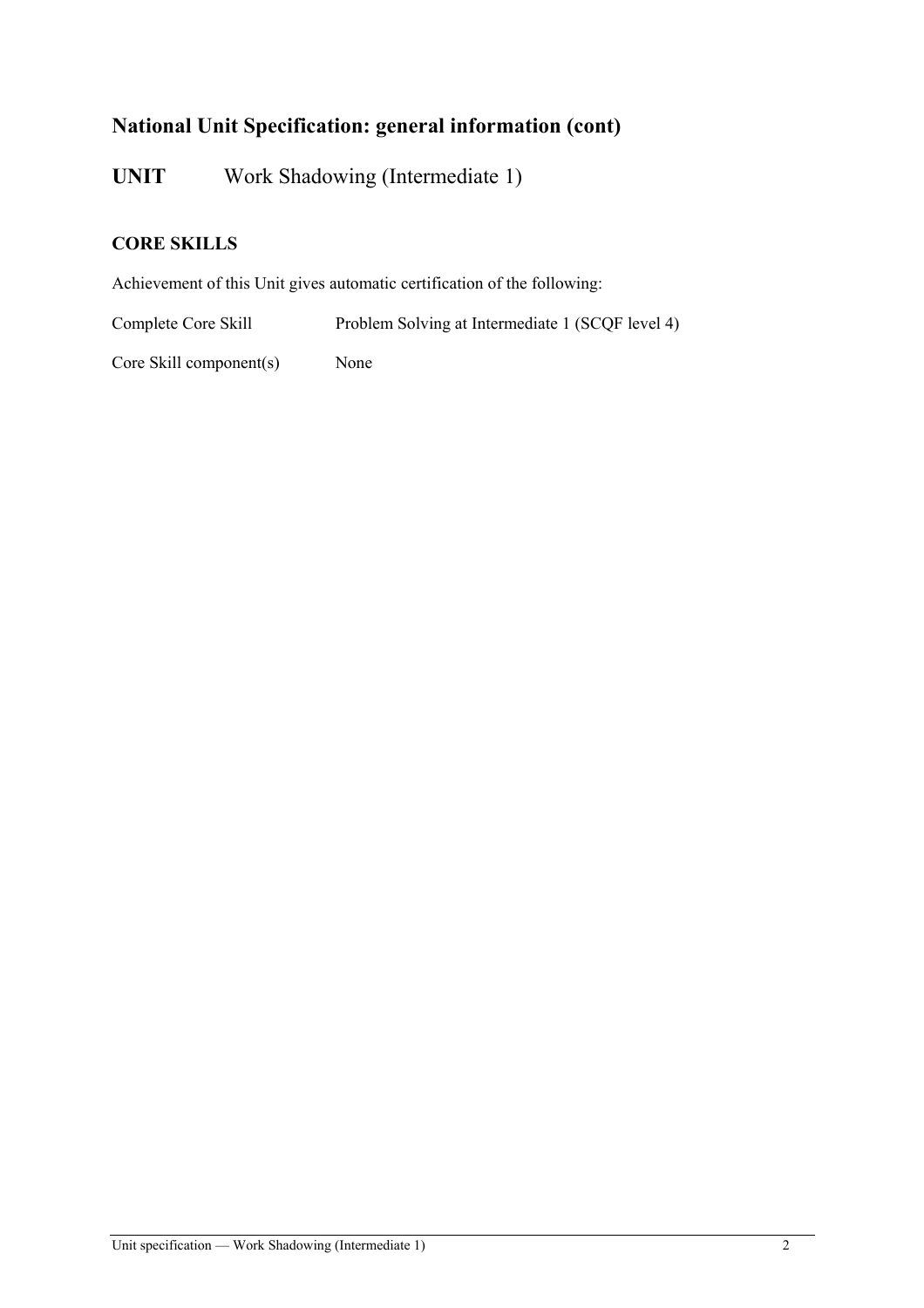## **National Unit Specification: statement of standards**

### **UNIT** Work Shadowing (Intermediate 1)

Acceptable performance in this Unit will be the satisfactory achievement of the standards set out in this part of the Unit Specification. All sections of the statement of standards are mandatory and cannot be altered without reference to the Scottish Qualifications Authority.

#### **OUTCOME 1**

Plan and arrange a work shadowing placement with limited teacher/lecturer support

#### **Performance Criteria**

- (a) Identify clearly through an initial self-assessment some qualities and skills and set realistic personal targets.
- (b) Make effective use of a limited range of sources to aid the planning of a work shadowing placement.
- (c) Choose a work shadowing placement which matches own qualities, skills and targets.
- (d) Devise and implement a step by step application process for the work shadowing placement, taking account of own and others' strengths.
- (e) Gather essential information accurately and comprehensively in preparation for the work shadowing placement.
- (f) Confirm arrangements clearly and accurately.

#### **OUTCOME 2**

Undertake a work shadowing placement with limited support from a mentor

#### **Performance Criteria**

- (a) Describe briefly the mentor's role within the organisation.
- (b) Describe briefly the skills and experience required by the mentor for his/her role within the organisation.
- (c) Describe the interaction between the mentor and other people both within and outwith the organisation.

#### **OUTCOME 3**

Examine an organisation through a work shadowing placement

#### **Performance Criteria**

- (a) Describe the structure of the organisation.
- (b) Describe briefly the aims and objectives of the organisation.
- (c) Describe the place of the organisation within the relevant job family.
- (d) Describe briefly career opportunities within the job family described.

#### **OUTCOME 4**

Review the contribution of the knowledge and skills gained through work shadowing to own personal, social and vocational development

#### **Performance Criteria**

(a) Re-examine the initial self-assessment in terms of personal strengths and weaknesses and review progress towards defined targets effectively.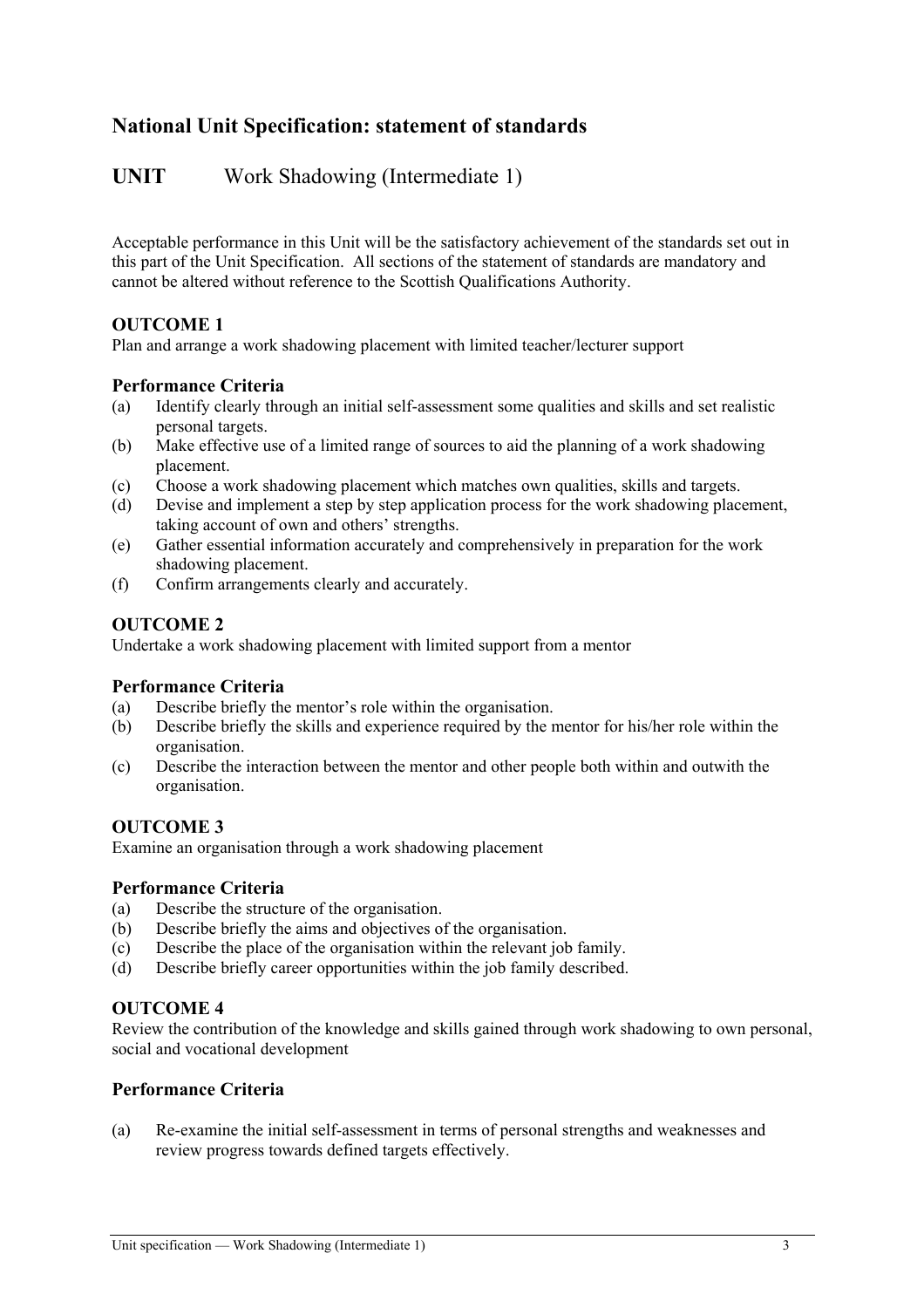# **National Unit Specification: statement of standards (cont)**

## **UNIT** Work Shadowing (Intermediate 1)

- (b) Review and comment critically upon the mentor's report.
- (c) Express clearly feelings and reactions to the work shadowing placement.
- (d) Review your application process to identify clearly strengths and weaknesses within it and make suggestion for improvement of the process.
- (e) Review the value of learning gained in relation to future personal, social and vocational targets.

### **EVIDENCE REQUIREMENTS FOR THIS UNIT**

Written or recorded oral evidence which demonstrates attainment in all Outcomes and Performance Criteria for one work shadowing placement.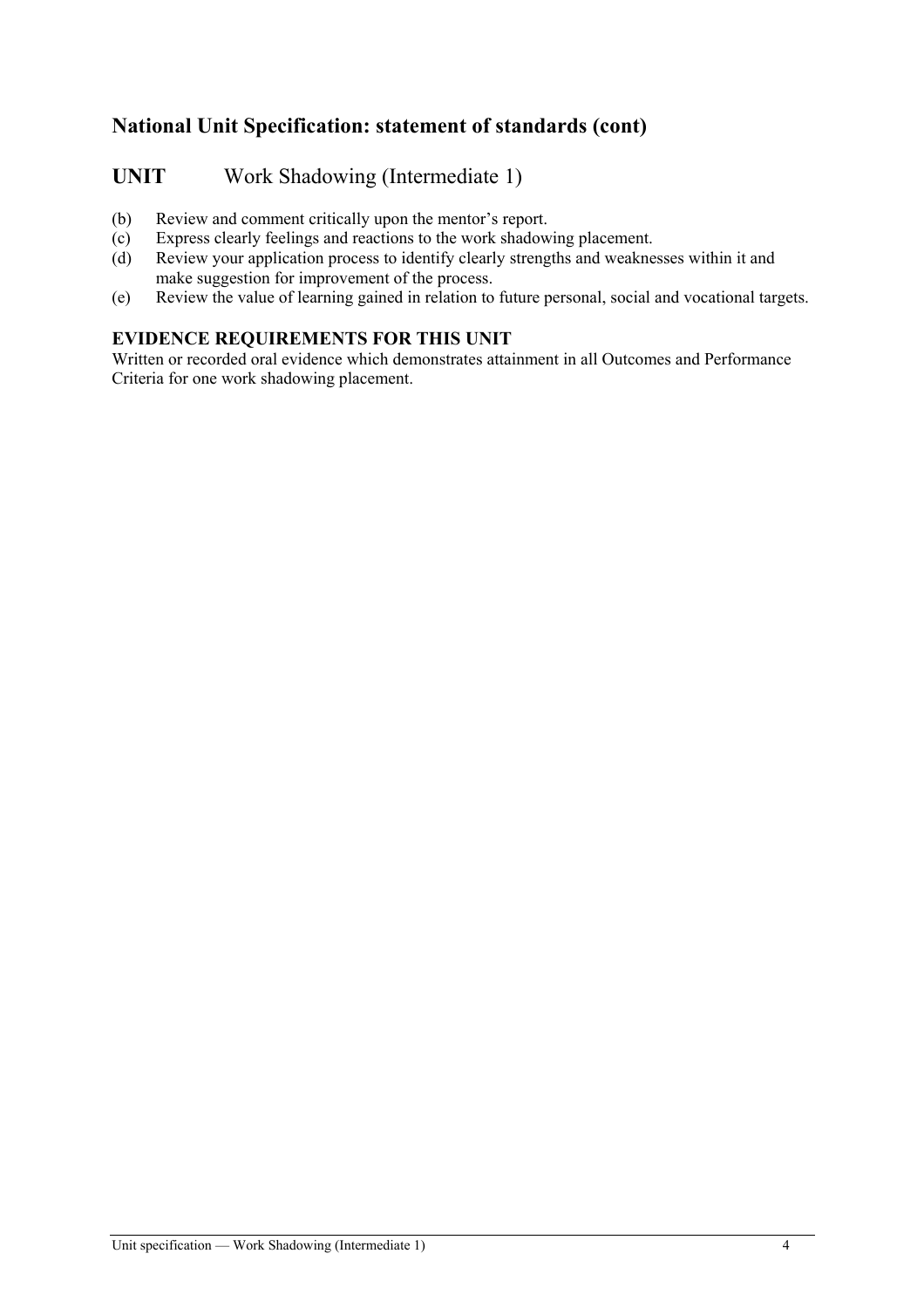## **National Unit Specification: support notes**

## UNIT Work Shadowing (Intermediate 1)

This part of the Unit Specification is offered as guidance. The support notes are not mandatory.

While the exact time allocated to this Unit is at the discretion of the centre, the notional design length is 40 hours.

### **GUIDANCE ON THE CONTENT AND CONTEXT FOR THIS UNIT**

Corresponding to Outcomes 1–4:

1 The candidate, working independently and with some limited assistance of the teacher/lecturer, should draw up an action plan which highlights the general and specific objectives of the work shadow placement. The plan should detail the sequence of events that will lead up to the actual placement. The candidate should highlight how this placement may assist him/her to make future career choices. Throughout, the candidate should be encouraged to develop interactive skills, interviewing techniques and information recording.

Prior to the placement, the candidate should contact his/her chosen mentor and gather information on the type of organisation, structure of the organisation and his/her mentor's remit within the organisation. The candidate should be encouraged to keep a detailed record of correspondence with the mentor. The candidate should also approach the mentor's organisation to arrange a period of work shadowing which should total no less than 24 hours.

The candidate's centre and the mentor's organisation should be clear on details such as the duration of the placement, health and safety issues and any matters of business which require confidentiality.

The role of the teacher/lecturer should be limited to support and assistance in areas where the candidate may require a more formal approach made to the mentor and his/her organisation. The teacher/lecturer should ensure that the candidate has collated information to a standard which meets performance criterion (e). The teacher/lecturer should also ensure that the candidate is competent to undertake the work shadowing placement.

2 It must be emphasised to the candidate that the work of Outcome 1 is of crucial importance to the successful achievement of Outcome 2. The candidate should be encouraged to arrange with the mentor that a period of each day is set aside for a formal discussion to reinforce any informal interaction which has occurred.

The candidate should seek evidence of the mentor's position within the organisation and their main tasks, responsibilities, skills and qualifications. In addition to the key elements of the role of the mentor, the candidate should be encouraged to take note of any unusual or additional tasks which the mentor has to undertake. The candidate should also observe instances of mentor contact with other people both within and outwith the organisation.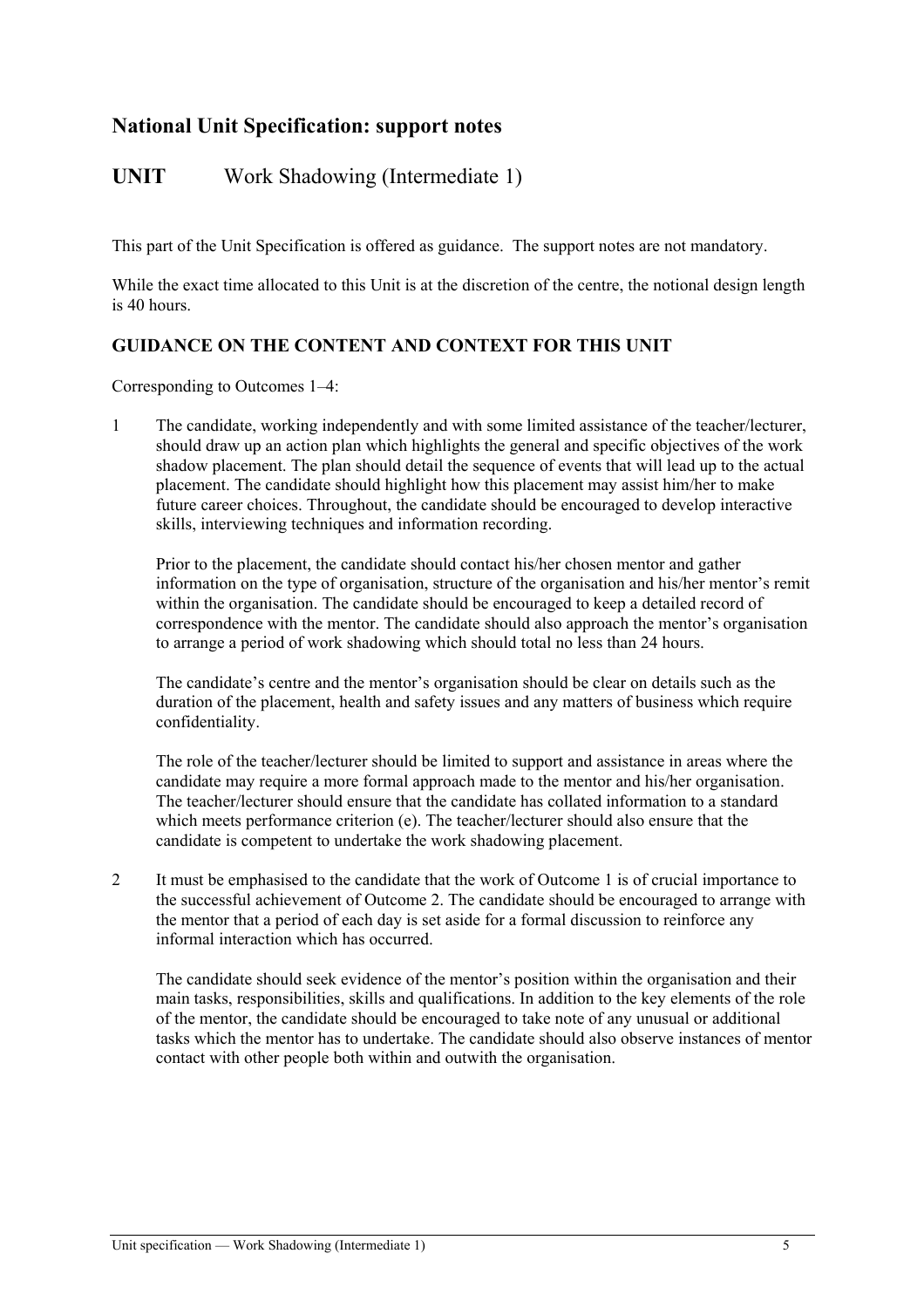## **National Unit Specification: support notes (cont)**

### **UNIT** Work Shadowing (Intermediate 1)

- 3 The candidate should observe and listen to the mentor attentively, asking questions for information and clarification when required. The candidate should also ask for information on the general structure and operation of the mentor's organisation, and the mentor's career opportunities within the organisation.
- 4 During and after the work shadowing placement, the candidate should be given the opportunity to assess his/her personal feelings and reactions. The candidate should identify areas which have contributed to the achievement of the personal development targets set before the placement.

The candidate should also re-examine expectations formed before the placement and record experiences and impressions which differed. The candidate should be in a position to identify personal skills which would be valued by the placement organisation.

Candidates should be encouraged to bring together the self knowledge and other learning acquired during the Unit to formulate future action plans for education, training and career.

#### **GUIDANCE ON LEARNING AND TEACHING APPROACHES FOR THIS UNIT**

Corresponding to Outcomes 1–4:

1 Induction to the Unit including explanation of its key features and establishing working relationships.

Involving candidates in decision making is valuable for personal development as well as being a powerful motivating factor. In this Unit candidates should be given teacher/lecturer support but this should not preclude negotiation on selection of placement and methods of making arrangements.

Individual and group exercises to enable candidates to assess their own capabilities, skills and interests in relation to work should be carried out. Instruction on current health and safety at work legislation, appropriateness of dress, behaviour, etc. should all be considered prior to the work shadowing placement.

Choice of work shadowing placement should be made after consideration of print materials, videos and/or other relevant media, experiences of group members, visits to workplaces, speakers, etc.

Communication skills can be integrated into this phase of the Unit through letter/email writing, telephoning, interviews, composition of curriculum vitae, etc. Thus the candidate may learn how to operate effectively in formal situations. Equally as important are informal networks possible sources of information such as friends and family. Teachers/lecturers may exploit such aspects by allowing candidates to brief and debrief one another in small groups.

2–3 The candidate should record experiences as they occur in log sheets or a diary and should be encouraged to monitor his/her own progress.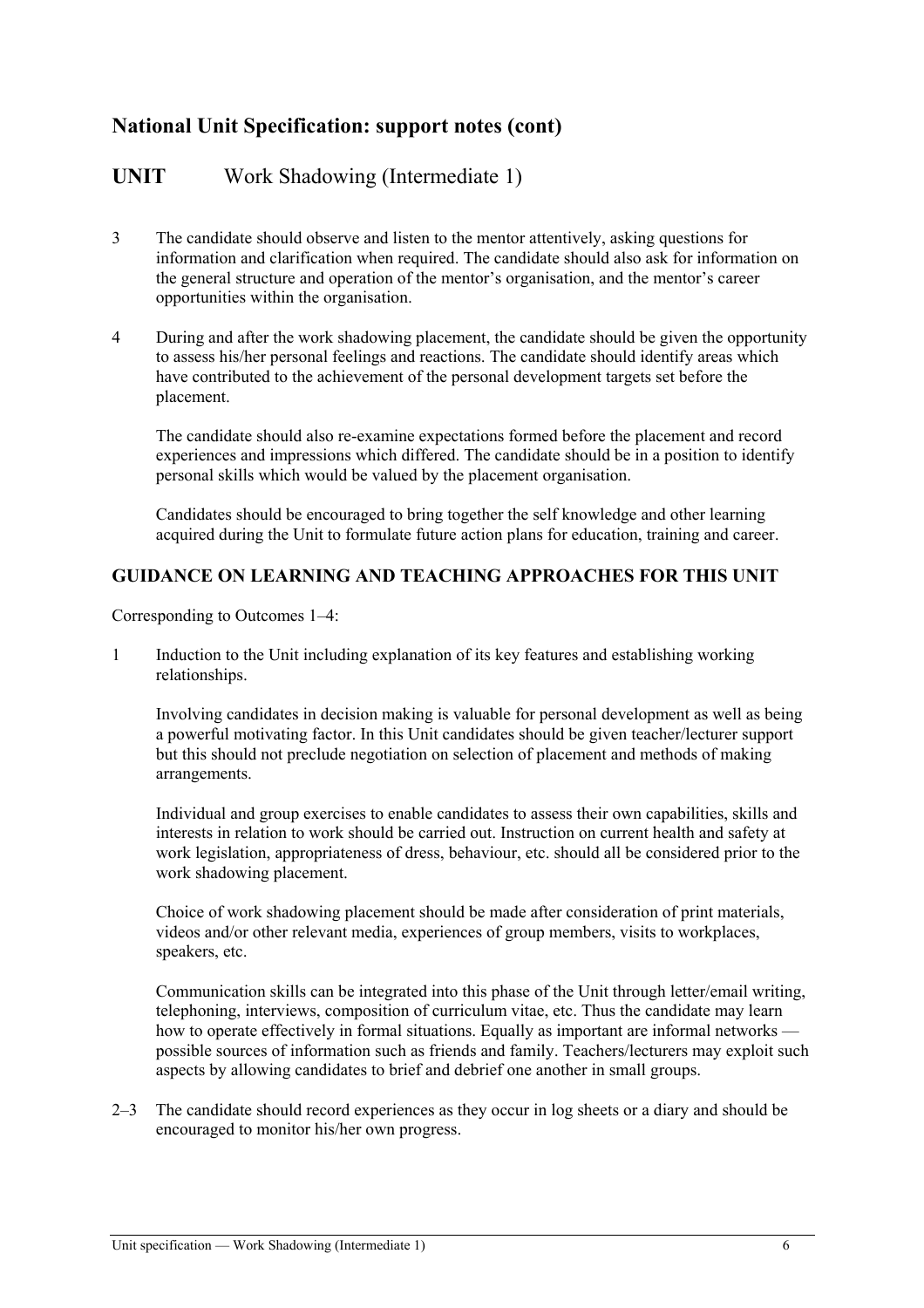## **National Unit Specification: support notes (cont)**

## **UNIT** Work Shadowing (Intermediate 1)

The teacher/lecturer should visit the candidate during the work shadowing placement and assess the situation. In many areas of work shadowing the teacher/lecturer's knowledge may not exceed that of the candidate. It is important to recognise this limitation and for the teacher/lecturer to play a supportive role.

All learning activities should be designed to develop personal, social and vocational skills. Initially the role of the teacher/lecturer is to offer support and guidance to the candidate. However, the candidate must have the opportunity to do things for themselves, to make choices and decisions, to interact with others and to try out new activities and new roles in a climate which feels safe.

4 In a short interview with the candidate the teacher/lecturer can discuss the observations and interactions throughout the Unit and the feelings of the candidate towards these. Teachers/lecturers should not prompt performance but should create an atmosphere and framework within which the candidate is encouraged to speak openly about their progress towards the defined targets, his/her feelings and reactions in relation to his/her experience and the contribution which the learning activities have made towards his/her personal and social development.

### **GUIDANCE ON APPROACHES TO ASSESSMENT FOR THIS UNIT**

During the Unit the candidate is required to contribute to the planning and to complete a work shadowing placement during which he/she should assemble a folder of assessment evidence in relation to outcomes. Personal interviews are central to the assessment and should be used to explore the candidate's experiences in the work shadowing placement in relation to the stated performance criteria.

The teacher/lecturer may conduct personal interviews with individual candidates or with groups, as appropriate. Candidates may also carry out recorded interviews with each other where appropriate. The interviews should take place on an ongoing basis throughout the Unit and should draw on relevant evidence from the candidate's assessment folder.

Centres may use the Instruments of Assessment which are considered by teachers/lecturers to be the most appropriate. Examples of Instruments of Assessment which could be used are as follows:

Corresponding to Outcomes 1–4:

- 1 Personal interview drawing on evidence from planning and self-assessment sheets.
- 2 Personal interview drawing on evidence from log sheets and reports from the mentor and teacher/lecturer.
- 3 Personal interview drawing on evidence from log sheets and reports from the mentor and teacher/lecturer.
- 4 Personal interview using review sheet.